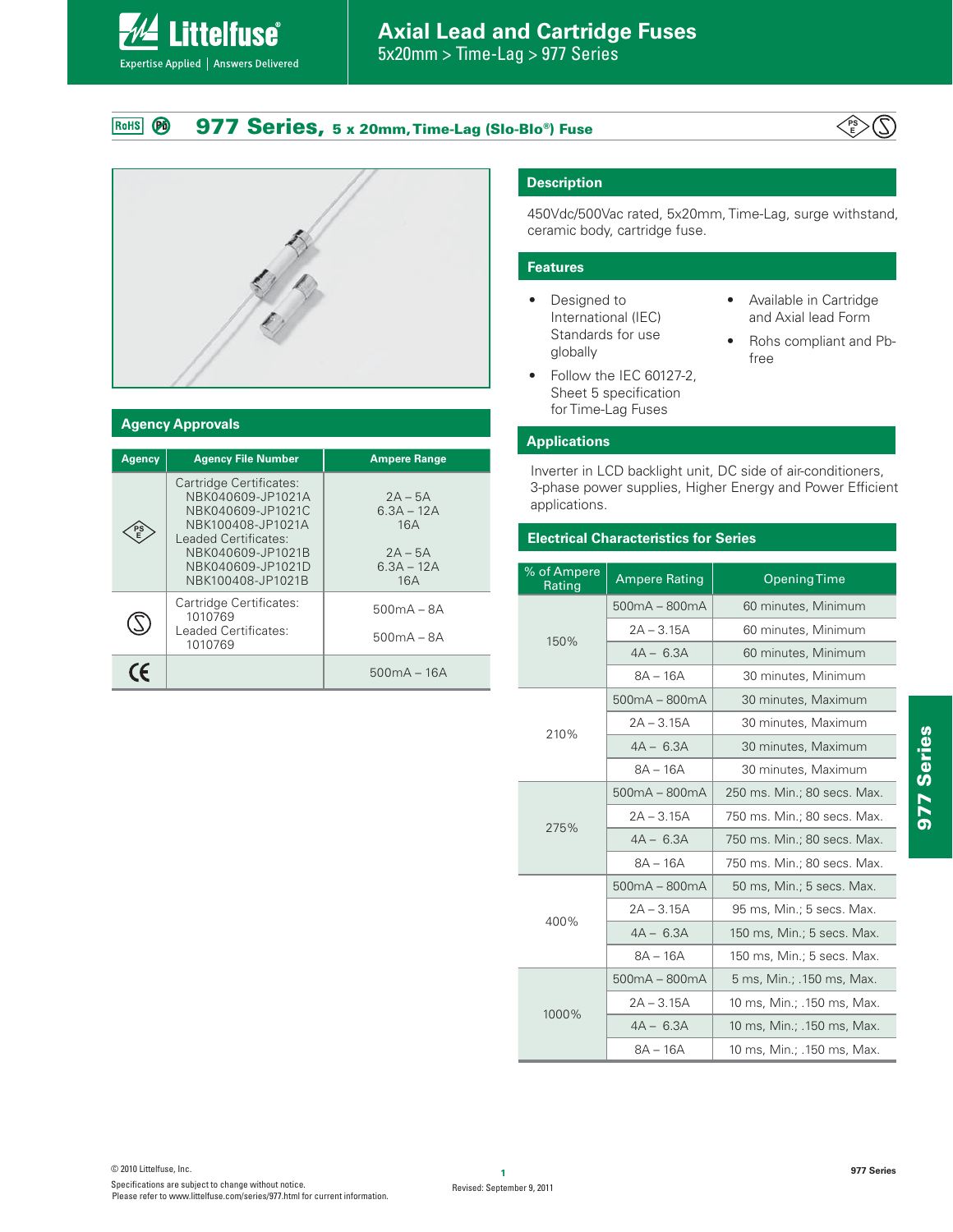# **Introduction Interal Axial Lead and Cartridge Fuses**

5x20mm > Time-Lag > 977 Series



# **Electrical Characteristic**

| Amp Code | <b>Amp Rating</b> | <b>Voltage Rating</b> |           | Interrupting                   | Nominal Cold<br>Resistance | <b>Nominal</b><br><b>Melting</b> | <b>Agency Approvals</b>                                                       |              |
|----------|-------------------|-----------------------|-----------|--------------------------------|----------------------------|----------------------------------|-------------------------------------------------------------------------------|--------------|
|          |                   | AC.                   | <b>DC</b> | Rating                         | (milli-ohms)               | $12t$ (A <sup>2</sup> sec.)      | $\left\langle \begin{matrix} \text{PS} \ \text{E} \end{matrix} \right\rangle$ | $\mathbb{Z}$ |
| .500     | 0.5               | 500                   | 450       |                                | 945.0                      | 0.3                              |                                                                               | $\times$     |
| .800     | 0.8               | 500                   | 450       | 100A @ 500Vac<br>200A @ 450Vdc | 417.0                      | 0.8                              |                                                                               | X            |
| 002.     | 2                 | 500                   | 450       |                                | 44.5                       | 17                               | $\times$                                                                      | $\times$     |
| 3.15     | 3.15              | 500                   | 450       |                                | 27.5                       | 58                               | X                                                                             | X            |
| 004.     | $\overline{4}$    | 500                   | 450       |                                | 18.4                       | 124                              | $\times$                                                                      | $\times$     |
| 005.     | 5                 | 500                   | 450       |                                | 11.9                       | 91                               | X                                                                             | X            |
| 06.3     | 6.3               | 500                   | 450       |                                | 9.1                        | 188                              | $\times$                                                                      | $\times$     |
| 008.     | 8                 | 500                   | 450       |                                | 8.0                        | 233                              | $\times$                                                                      | X            |
| 010.     | 10                | 500                   | 450       |                                | 7.2                        | 249                              | $\times$                                                                      |              |
| 012.     | 12                | 500                   | 450       |                                | 5.8                        | 388                              | X                                                                             |              |
| 016.     | 16                | 500                   | 450       |                                | 3.9                        | 725                              | $\times$                                                                      |              |

I<sup>2</sup>t test at 10x rated current.



## **Temperature Rerating Curve Average Time Current Curves**

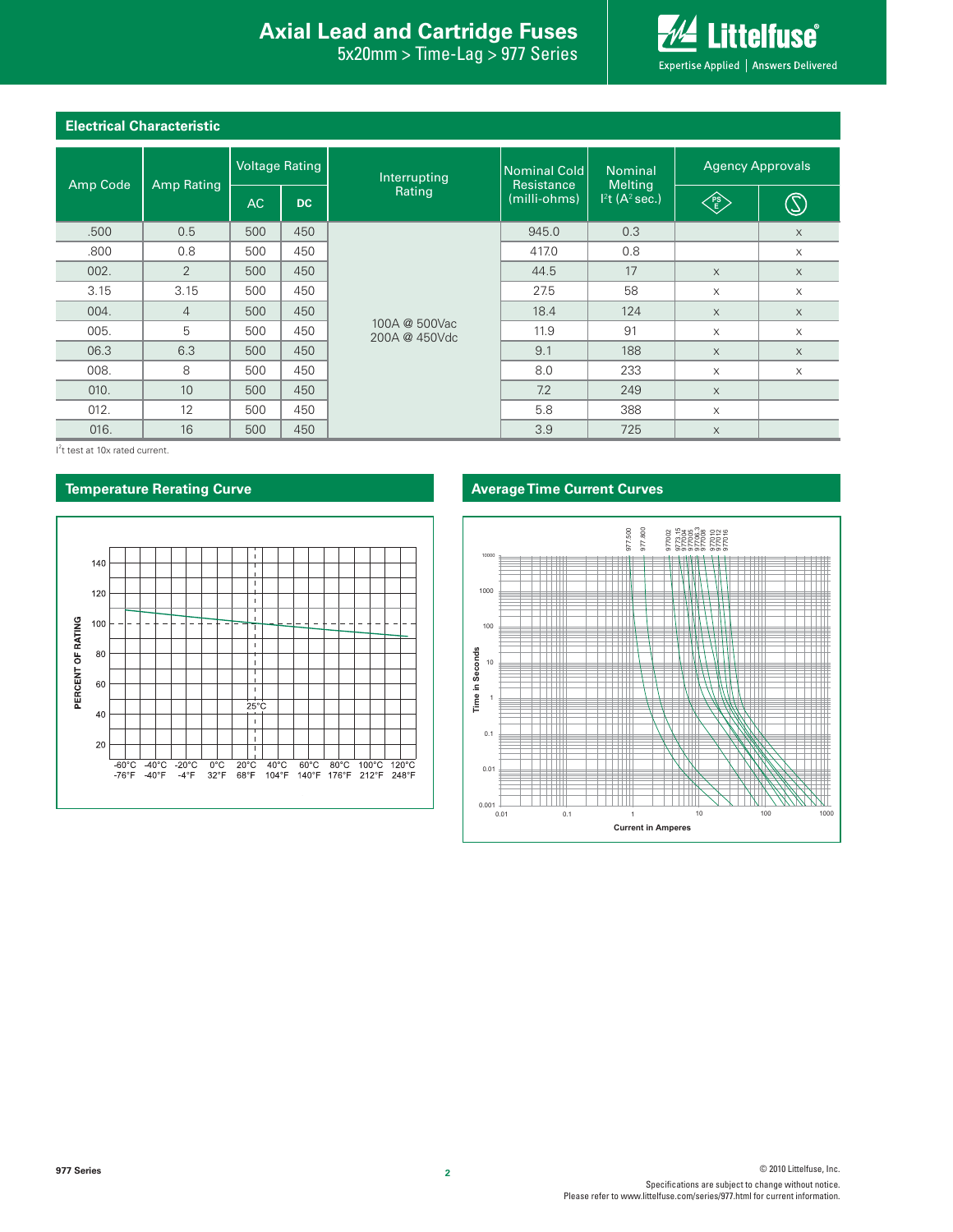

## **Soldering Parameters - Wave Soldering**



#### **Recommended Process Parameters:**

| <b>Wave Parameter</b>                    | Lead-Free Recommendation          |  |  |
|------------------------------------------|-----------------------------------|--|--|
| Preheat:                                 |                                   |  |  |
| (Depends on Flux Activation Temperature) | (Typical Industry Recommendation) |  |  |
| Temperature Minimum:                     | $100^{\circ}$ C                   |  |  |
| Temperature Maximum:                     | $150^\circ$ C                     |  |  |
| Preheat Time:                            | 60-180 seconds                    |  |  |
| Solder Pot Temperature:                  | 260° C Maximum                    |  |  |
| Solder DwellTime:                        | 2-5 seconds                       |  |  |

#### **Recommended Hand-Solder Parameters:**

Solder Iron Temperature: 350° C +/- 5°C Heating Time: 5 seconds max.

#### **Note: These devices are not recommended for IR or Convection Reflow process.**

#### **Product Characteristics**

| <b>Materials</b>         | <b>Body:</b> Ceramic<br><b>Cap:</b> Nickel-plated Brass<br>Leads: Tin-plated Copper                              |  |  |
|--------------------------|------------------------------------------------------------------------------------------------------------------|--|--|
| <b>Terminal Strength</b> | MIL-STD-202G, Method 211A, Test<br>Condition A                                                                   |  |  |
| <b>Solderability</b>     | Reference IEC 60127 Second Edition<br>2003-01 Annex A                                                            |  |  |
| <b>Product Marking</b>   | <b>Cap 1:</b> Brand logo, current and voltage<br>ratings<br><b>Cap 2:</b> Series and agency approval<br>markings |  |  |

| <b>Operating Temperature</b> | $-55^{\circ}$ C to $+125^{\circ}$ C                                                                      |  |
|------------------------------|----------------------------------------------------------------------------------------------------------|--|
| <b>Thermal Shock</b>         | MIL-STD-202G, Method 107G, Test<br>Condition B (5 cycles, -65°C to<br>$+125^{\circ}$ C)                  |  |
| <b>Vibration</b>             | MIL-STD-202G, Method 201A                                                                                |  |
| <b>Humidity</b>              | MIL-STD-202G, Method 103B, Test<br>Condition A (High RH (95%) and<br>elevated temp (40°C) for 240 hours) |  |
| <b>Salt Spray</b>            | MIL-STD-202G, Method 101D, Test<br>Condition B                                                           |  |